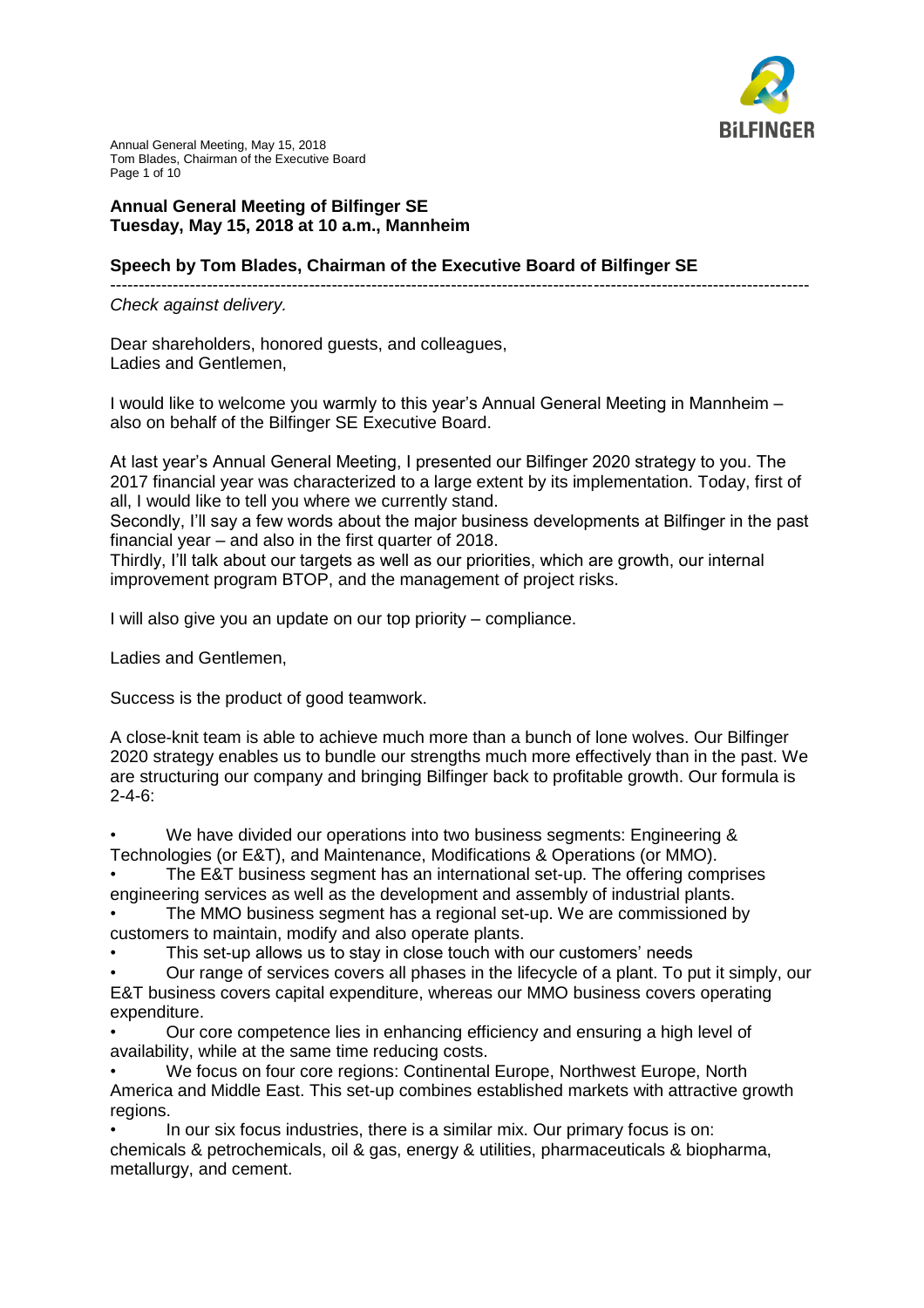

We are making our company's progress transparent and have identified three phases we need to complete: stabilization, build-up and build-out. Overall, we are making good progress. We have structured and stabilized Bilfinger and made it more robust.

In the 2017 financial year, we achieved some significant milestones in the stabilization phase. That phase is well advanced. The 2-4-6 structure has been successfully implemented in all operating units. We reduced complexity and cut the number of legal entities to less than 200. Examples are the integration of some of our former Power operations into Bilfinger Engineering & Technologies GmbH and the merger of units in Britain into Bilfinger UK.

We also optimized our approval processes and sharpened our project risk management in the course of 2017. This is already yielding visible benefits. In the United States, we recently accepted a major order from Linde. The order relates to assembly work for the construction of a petrochemical plant in the state of Texas. The owner of the new production facility is the Brazilian group Braskem. The total volume of the project is 675 million U.S. dollars, with Bilfinger having a relevant portion. This major order marks a turning point. It demonstrates we are confident that we are now able again to implement such large projects successfully.

In 2017, we also introduced BTOP, a comprehensive, long-term, company-wide program designed to enhance our efficiency and improve our operating results. The B stands for Bilfinger and Top for the in-house initiatives we are adopting to achieve improvements from within the company. Only continuous improvement from within ensures companies can counter cost increases and price pressure effectively.

Digitalization is becoming an increasingly important topic in the process industry as well. Bilfinger is one of the pioneers in this field. In the 2017 financial year, we set up a digitalization unit - its operations are going very well. We've therefore decided to concentrate our innovative digitalization business in a new subsidiary from July 1. It will be called Bilfinger Digital Next. We chose an English name because the company will operate on an international level. Bilfinger Digital Next will enable us to act more quickly and flexibly in the market.

Let's now take a look at our two business segments, E&T and MMO. This set-up is now established in the market. That's because we offer high quality and a high level of occupational safety, because we have a wide range of products, and because we are able to build on hundreds of customer references.

In the past financial year, we have won major orders in both E&T and MMO. First, let's take a look at E&T. Our strategy is on the right track. This is demonstrated by an order we received from Electricité de France (EdF) in the area of nuclear energy. We are bundling our strengths entirely for our customer's benefit. Several Bilfinger companies have joined forces to modernize numerous reactor blocks for the French energy provider. In addition, Bilfinger is supplying a nuclear waste treatment unit for the new nuclear project Hinkley Point C – also commissioned by EdF.

Another important project for us is the proposed Baltic Sea gas pipeline Nord Stream 2. Bilfinger has won an order for the development, delivery and commissioning of the process control and monitoring systems for operating the pipeline. One of the main reasons we won the contract was the comprehensive and effective compliance system we have established.

In a joint venture in the Middle East, Bilfinger secured the extension of a framework agreement for engineering and maintenance services. Our longstanding customer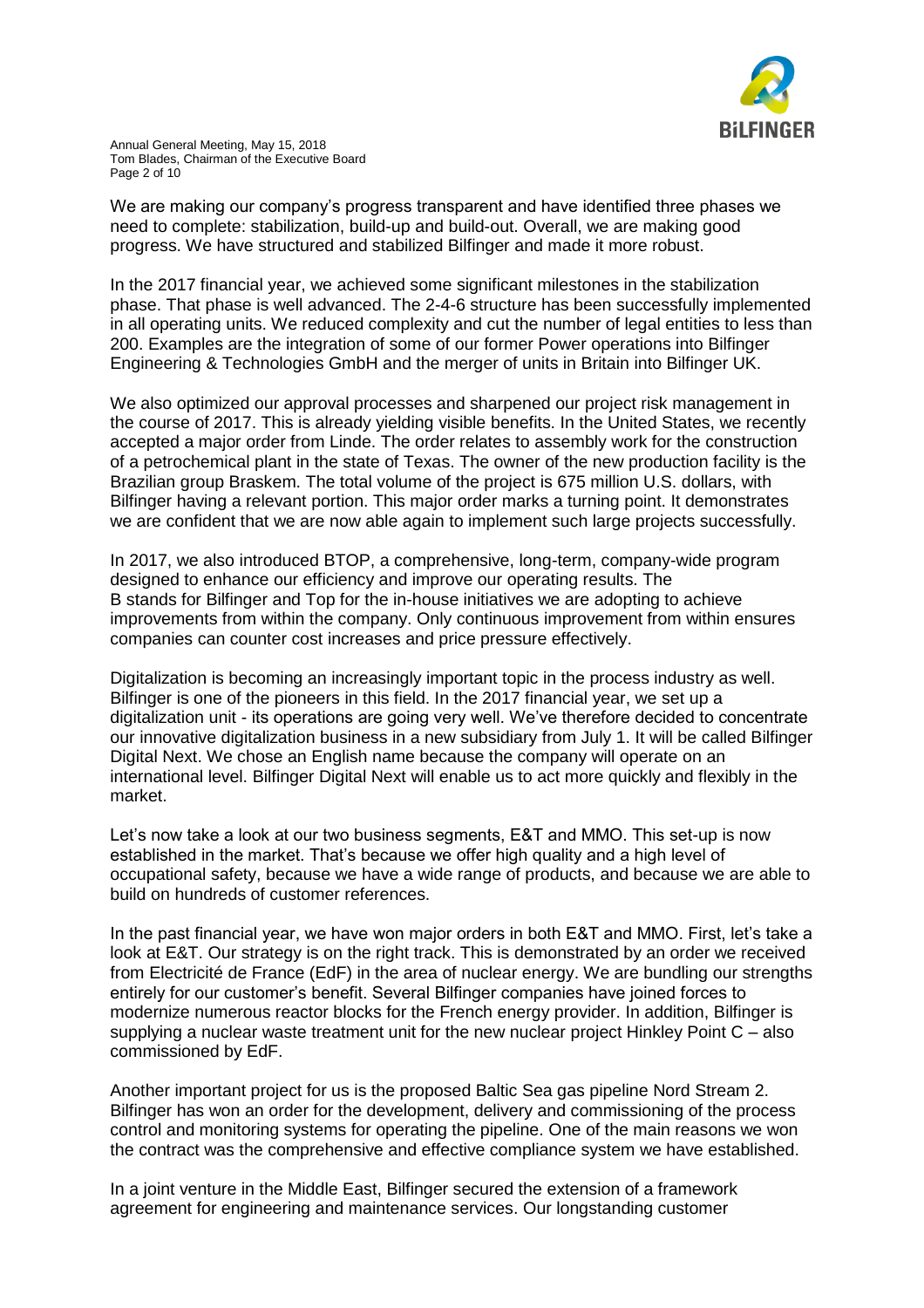

relationship has paid off. The contract was awarded by Petroleum Development Oman, the largest oil and gas production company in Oman.

Let me now turn to our maintenance business, MMO. A crucial success factor is our Bilfinger Maintenance Concept, or BMC.

In principle, maintenance can be compared in many ways to Formula 1. Both have made crucial advances in the past few decades. It's almost impossible to imagine today… …but back in the 1950s, the sole purpose of pit stops was to repair vehicles. Since the late 1960s, pit stops have increasingly become a strategic element of the race. Nowadays, pit stops involve detailed planning and training as they can decide the outcome of an entire race.

Industrial plant maintenance is similar. In the past, the focus was on repairing parts that were no longer working. As time has gone by, we have begun to understand that predictive maintenance planning reduces total cost and increases efficiency. So, these days, turnarounds, modifications and repairs are also meticulously planned in order to minimize downtime.

The BMC provides the framework for this strategic maintenance approach. Bilfinger has bundled all the experience and knowledge it has built up over decades into this concept. We can look back at more than 400 maintenance analyses. One of the key aspects of the concept is that we offer customers the same high Bilfinger standard wherever they may be.

It's this high standard that customers particularly appreciate.

In 2017, for instance, we extended the scope of our cooperation with Swiss pharma company Siegfried to include further activities in Germany, France and Switzerland. Our BMC approach was the decisive factor, as we have been adopting this approach for many years at Siegfried's headquarters. We also signed a new BMC contract in the United States.

Yet another success was the contract we signed in 2017 to extend and expand the work we have been doing with Finnish energy company Fortum on the maintenance of Swedish hydro power plants. We are now providing additional services here: for example, in operations. With energy company Statoil, we extended a comprehensive framework agreement until 2031.

We are also continuing and expanding our decades-long cooperation with a consumer goods company in the U.S.

In Kuwait, we are undertaking repair and maintenance work at the Sabiya Power & Water Distillation Station. The plant operator is the Kuwaiti Ministry of Electricity and Water (MEW).

You can see that our maintenance services are in demand in all four of our core regions.

Ladies and Gentlemen,

Bilfinger has been through some eventful years, so order successes like these are really important because they highlight two things.

First, customers are convinced by our expertise.

Secondly, the market accepts our 2020 strategy.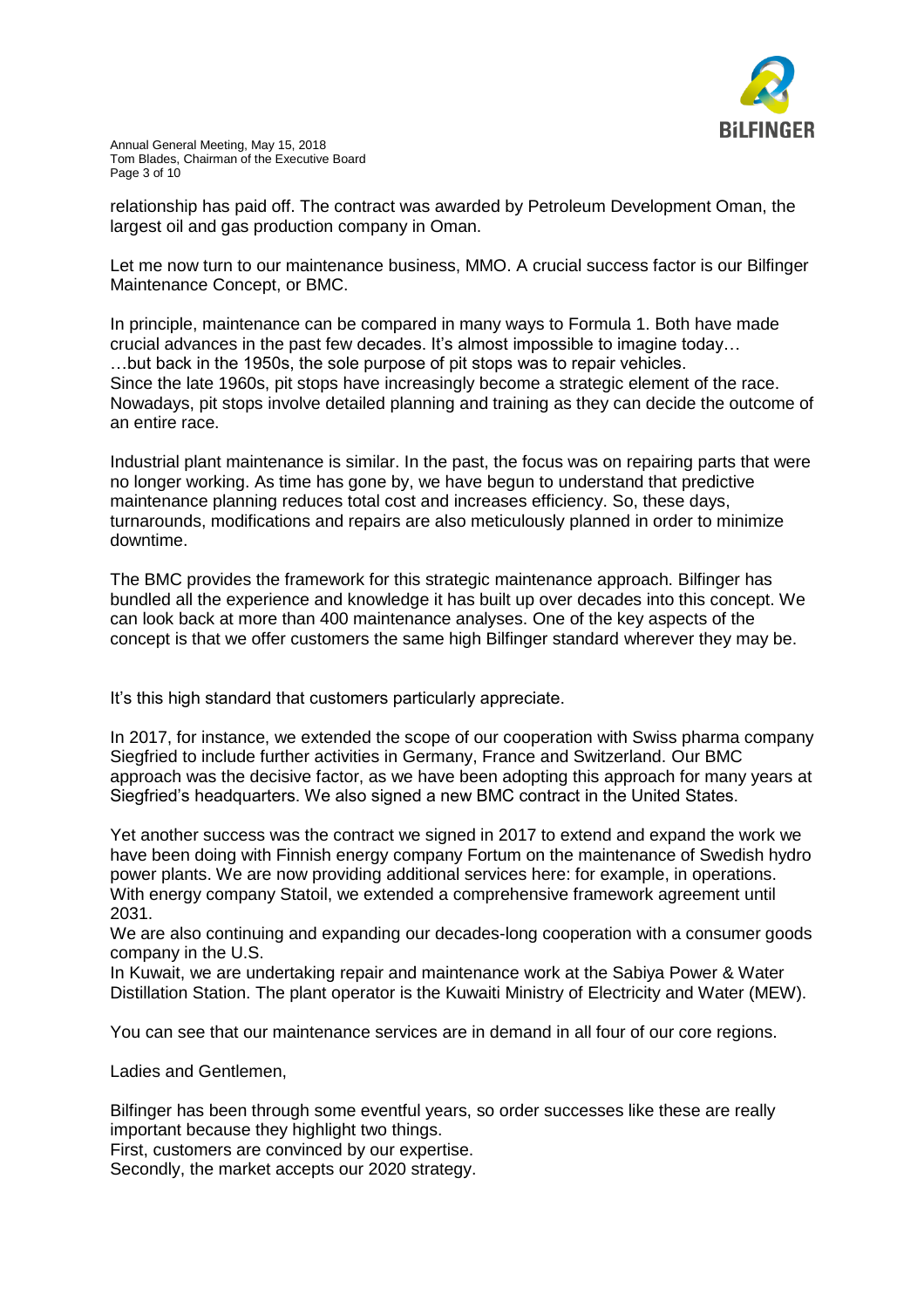

I would like to take this opportunity to address our employees. Without you, our Bilfinger team, our strategy would not be a success. You have all worked exceptionally hard over the past year and achieved a great deal. I and my fellow members of the Executive Board would like to express our heartfelt thanks to you.

Ladies and Gentlemen,

Bilfinger is a much more stable company today than it was at the beginning of 2017. But we have not crossed the finishing line yet. That's clear when we take a look at last year's financial figures.

The 2017 financial year was a solid one for Bilfinger in many of its units. The economic environment was generally positive, although our markets continued to be challenging. This was the case in the energy sector in particular, but also in oil and gas, where customers were faring better due to rising oil prices, yet remained reluctant to invest.

Against this background, we can be satisfied with orders received and output volume in the 2017 financial year. We met our forecast for new orders, while output volume was even better than expected.

At almost 4.1 billion euros, orders received reached the prior-year level. On an organic basis (that is: adjusted for disposals and exchange rate effects), orders received rose 4 percent. This means we have achieved an important turnaround after three years of decline – and we have done so in a challenging market environment.

Our order backlog stood at around 2.5 billion euros at the end of December, compared with 2.6 billion euros a year earlier.

Output volume fell 5 percent to around 4 billion euros in the 2017 financial year. On an organic basis, however, it remained stable compared with the prior year. Given that we had been expecting an organic decline, we exceeded our target.

A real downside was our operating profit. Adjusted for special items, earnings before interest, taxes and amortization of intangible assets from acquisitions (EBITA) were only 3 million euros in 2017. This was below the prior-year figure of 15 million euros. Originally, we had planned to achieve significantly higher earnings. However, in the second quarter of 2017, we had to make a risk provision of around 50 million euros for legacy projects in the U.S. We had to revise our full-year forecast for adjusted EBITA in the middle of 2017 as a result of this provision. Since then, we assumed we would break even. We were able to meet that target.

The past year has been all about stabilizing the company, so special items have continued to have an impact on our results. The total for special items was 121 million euros, with the biggest share relating to restructuring expenses. Other special items were:

- expenses for projects to harmonize our processes and systems,
- costs for further improvements to our compliance system
- and charges resulting from the disposal of companies.

Taking special items into account, we recorded an EBITA loss of 118 million euros. In the 2016 financial year, this figure was a loss of 221 million euros.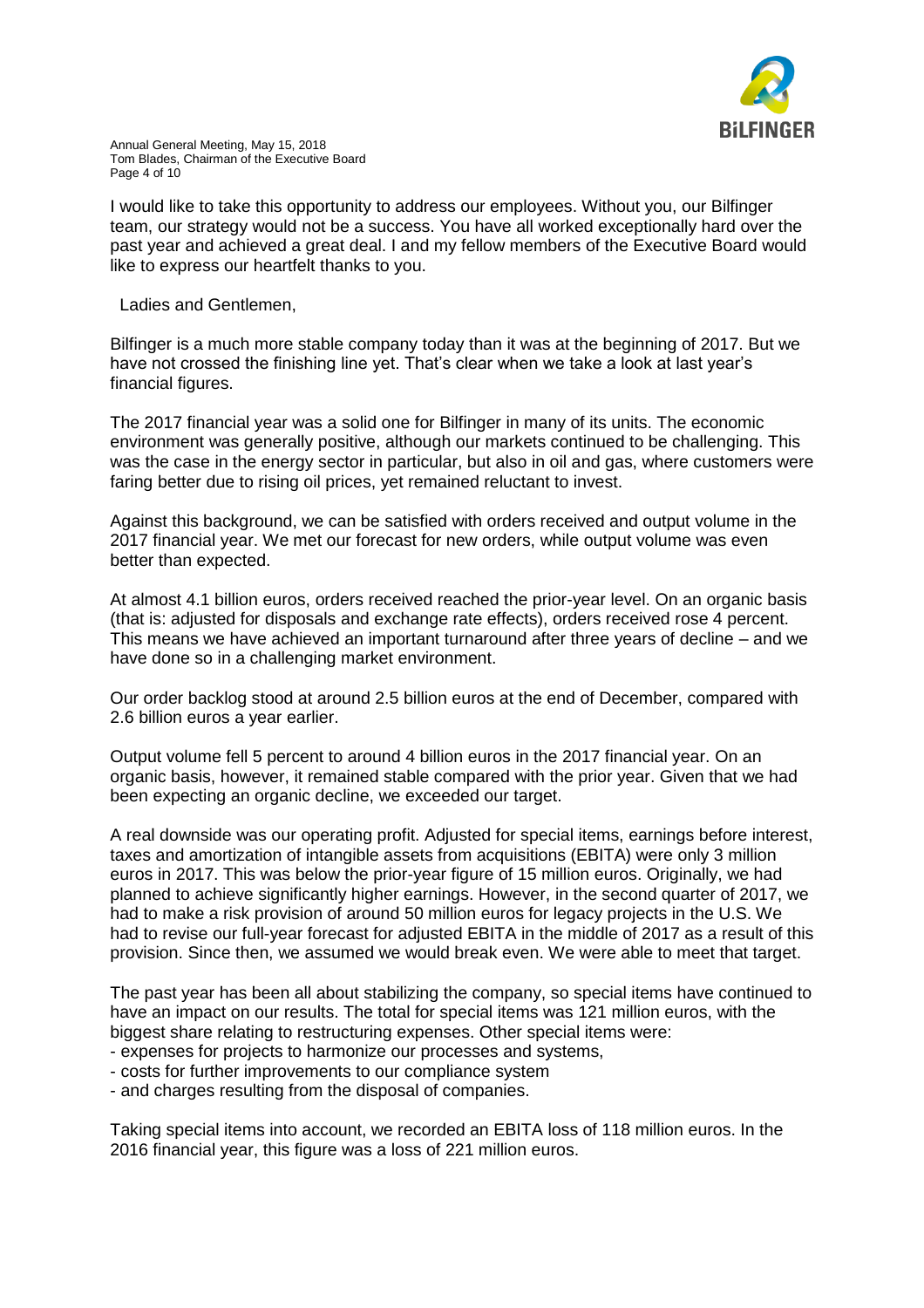

Bilfinger generated a net profit of minus 89 million euros in the 2017 financial year. This includes a positive impact of 60 million euros resulting from a longstanding legal dispute in Qatar relating to former construction work on the Doha Expressway. The net profit of 271 million euros achieved in the 2016 financial year was mainly the result of the sale of Building and Facility, which generated a capital gain of 538 million euros.

The equity ratio remained very solid. At December 31, 2017, it was 38 percent. That's 2 percentage points below the prior-year figure – despite the resumption of the dividend payment and the launch of our share buyback program.

At minus 69 million euros, adjusted free cash flow in 2017 was still negative. However, this was a significant improvement compared with the prior year. The same applies to return on capital employed (ROCE) which also improved compared with 2016, though it remained negative at minus 5.5 percent.

Ladies and Gentlemen,

As a result of the risk provision I mentioned, our earnings performance in the 2017 financial year was not satisfactory. We took immediate action and enhanced our project management – more about that later.

Bilfinger has now become a pure industrial services provider. So in future we will report revenue rather than output volume. However, there are only slight differences in the comparative figures.

The trends in our revenue and orders received give me reasons for optimism. We are making visible progress and are gradually returning to growth.

This trend is also confirmed by the first quarter of 2018. We published our financial figures for the first three months this morning. In operational terms, our performance is in line with our plans – and the market environment is increasingly positive.

That is particularly apparent when we look at orders received in the first quarter of 2018. Orders received rose for the fourth consecutive quarter, from 928 million euros a year earlier to around 1.1 billion euros in the first three months of 2018. On an organic basis, growth was 21 percent. The order backlog was almost 2.7 billion euros at the end of the quarter. These are encouraging signs!

There was a moderate decline in revenue of 3 percent to 928 million euros. However, on an organic basis, revenue improved slightly year on year.

In the first quarter of 2018, the book-to-bill ratio, the ratio of orders received to revenue, was around 1.2. This is a good figure, one that confirms our strategy.

Adjusted EBITA improved to a loss of 6 million euros, from a loss of 14 million euros in the first quarter of 2017. Net profit also improved and was minus 24 million euros, compared with minus 55 million euros a year earlier.

Operating cash flow was negative in the first quarter due to seasonal factors. It was minus 60 million euros, below the very good figure achieved in the prior-year quarter.

Adjusted free cash flow was minus 55 million euros.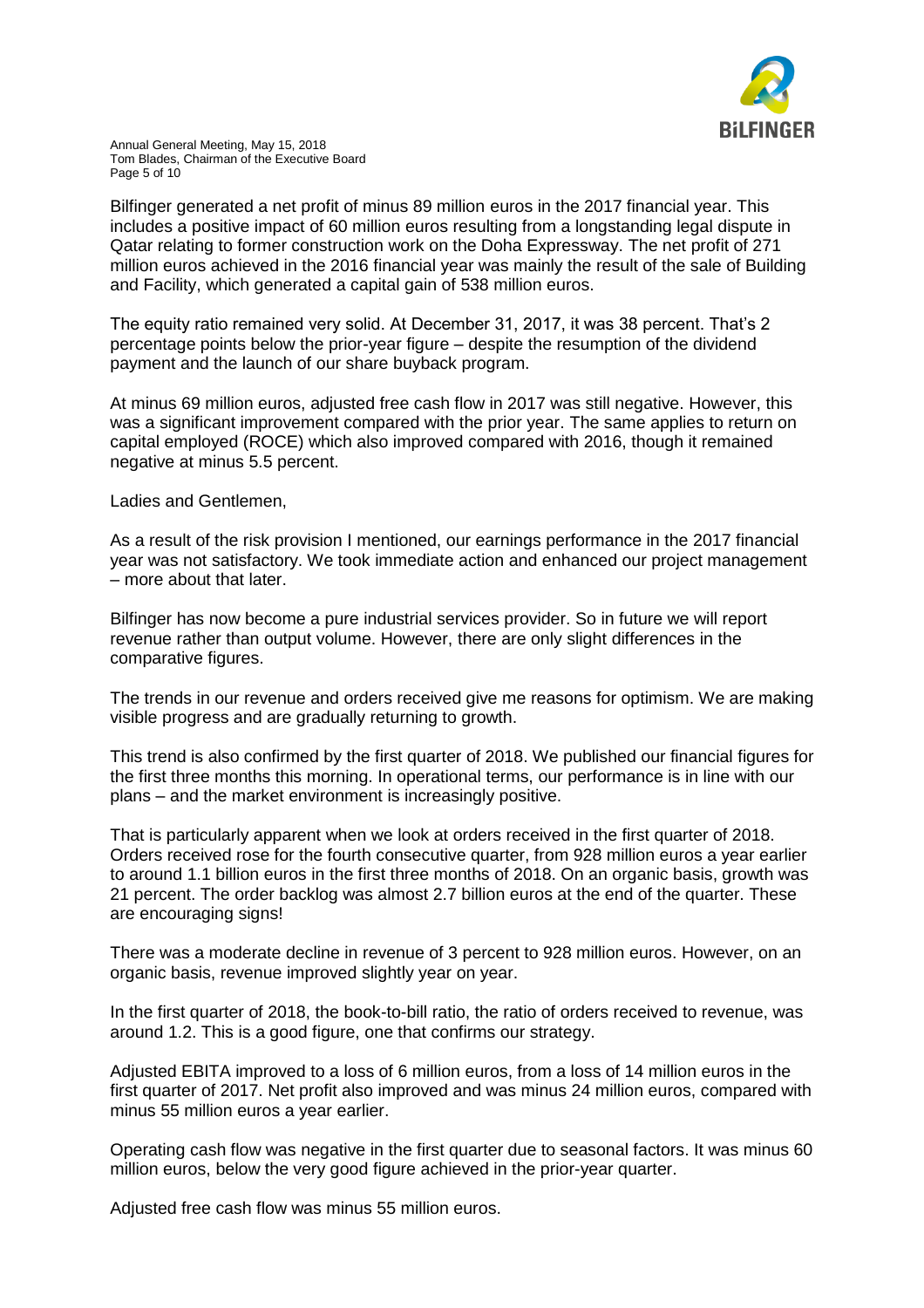

We are making good progress with the streamlining of our portfolio. I am referring here to the Other Operations segment. In 2017, the companies that did not fit into our 2-4-6 structure for geographical or technological reasons were allocated to this segment. Initially, there were 13 loss-making businesses in Other Operations. The aim was to find a solution for these units as soon as possible. In the meantime, we have already sold eleven of these units.

Profitable companies are also included in Other Operations. We are continuing to invest in these companies and will sell them only if we receive an attractive offer.

We are also making good progress regarding compliance. In 2013, Bilfinger made a commitment to the U.S. Department of Justice to introduce an effective compliance system. The trigger was a bribery case in Nigeria in 2003. Bilfinger has until the end of 2018 to establish such a compliance system. Our progress is being reviewed by an independent compliance monitor. We are now on the home straight!

Our compliance system comprises three basic elements: prevent, detect and respond. In the 2017 financial year, we introduced a number of compliance guidelines, processes and systems including the vetting of external business partners and suppliers. We are providing regular training to all our employees.

We vigorously pursue any internal allegations of misconduct.

We also conduct targeted communication campaigns. These are designed to raise lasting awareness among our employees of the issue of compliance.

In addition, we have significantly increased the number of employees working in our compliance department.

Our commitment is clear and enshrined in our mission statement. We never compromise on safety and integrity. We are working closely with the compliance monitor to ensure we are successful. We are confident that we will be able to fulfill the conditions set out in the agreement with the U.S. Department of Justice.

Just to be clear:

- Bribery and non-compliant behavior have no place at Bilfinger.
- Our position is clear: zero tolerance at all levels of the group.

Let's now take a look at our share price. The 2017 stock market year saw a sustained and broad upswing in the capital market. The MDAX rose around 18 percent, the SDAX gained around 25 percent. Even though our shares were not able to keep pace with these growth rates, they rose 8 percent, performing better than shares of peer group companies, and finished the year at 39.57 euros.

Since the start of 2018, there has been a moderate decline in the Bilfinger share price.

Ladies and Gentlemen,

Our Bilfinger 2020 strategy is providing a stable foundation for the future. Despite the unexpected risk provision, we are well on our way. We will take this confidence with us into the coming years. That brings me to our outlook and to our priorities. These are:

- firstly, growth,
- secondly, BTOP,
- thirdly, project risk management.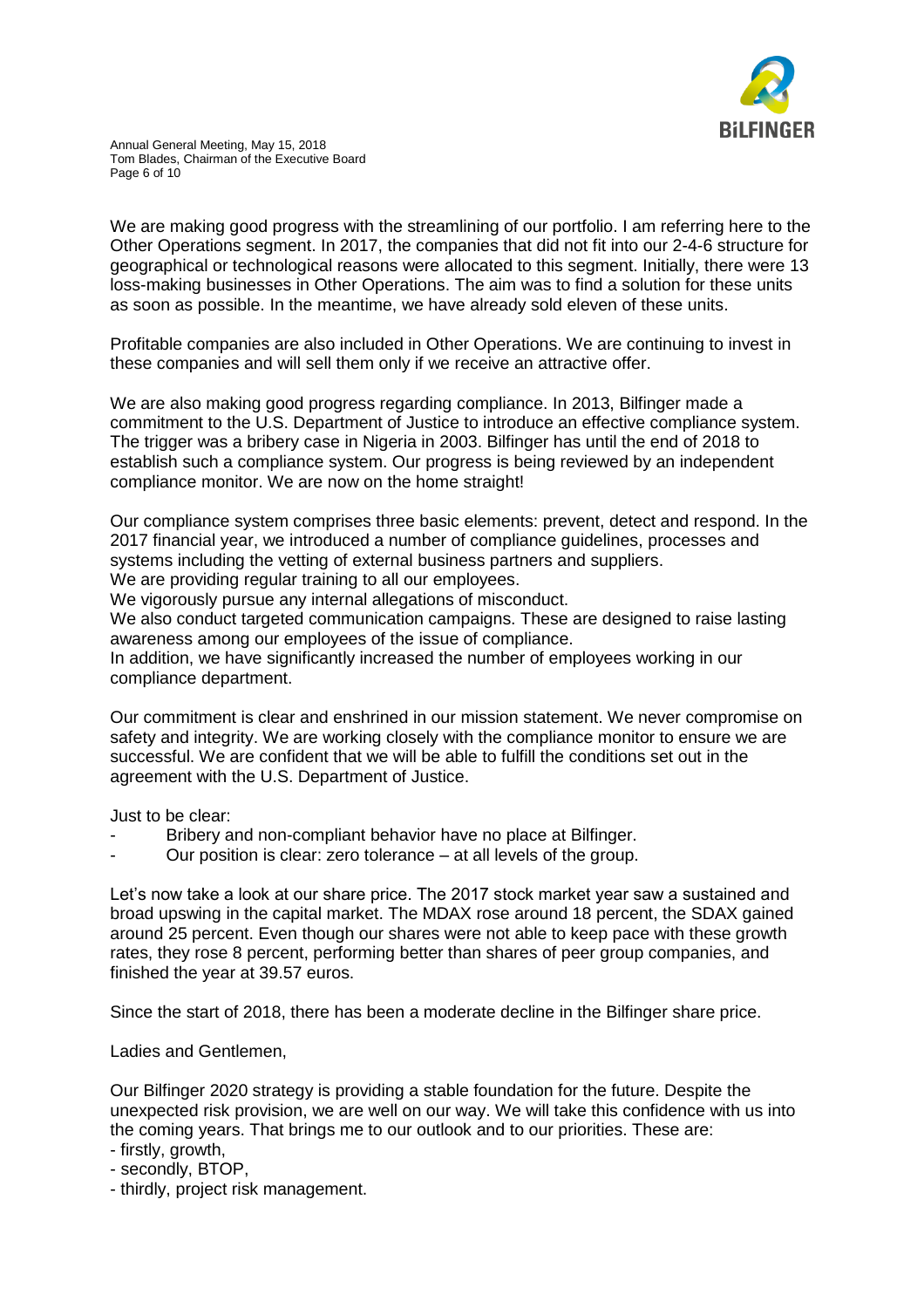

First, let's talk about our short-term outlook. In light of our performance in the first three months of 2018, we are able today to confirm our outlook for the 2018 financial year. We expect organic growth in orders received in the mid-single digit percentage range. We anticipate organically stable to slightly growing revenue.

For adjusted EBITA, we expect a significant increase to a figure in the mid- to high doubledigit million euro range. Return on capital employed and free cash flow will also improve significantly, though in 2018 both figures will again be negative due to special items. On an adjusted basis, i.e. excluding special items, we expect free cash flow to break even.

Ladies and Gentlemen,

With our Bilfinger 2020 strategy, we are directing the company's focus towards profitable growth – growth is our highest priority. In the current year, we want to increase investment in the future of the company. An additional 20 million euros will be injected into the development of our business:

- into the expansion of our activities within our industries

- and into the market launch of our digital offering.

First, let me turn to the expansion of our activities within our industries.

• Our value propositions are a key factor. In many cases, these are complete solutions that combine the competences of several Bilfinger companies.

• With this approach, we offer our customers clear additional value. Bilfinger has a large portfolio of engineering services. We can also assume overall responsibility for complex projects.

• At the same time, developing our value propositions ensures we will be focusing to an even greater extent on our target industries in the future.

The direction we are taking is clear. We want to be proactive in offering our customers attractive complete solutions. In future, our Bilfinger units will be working even more closely together, aiming to bundle their strengths and offer value added to customers.

This approach is based on good market intelligence. We are therefore investing in our business development, especially in the E&T segment. We are hiring more experts who are familiar with our focus industries and will help our business to make further progress in those industries.

A good example of a promising value proposition is the modernization of process furnaces in petrochemical plants. In Europe, there is a large number of existing process furnaces that require modernization due to their age. At the same time, emission regulations are becoming stricter.

When it comes to such modernizations, time is a critical factor. The work must be of high quality and carried out quickly to minimize downtime. That's why more and more customers want a partner who will deal with the entire modernization project, from planning via the procurement of parts to commissioning.

Bilfinger has a good starting position. We already have considerable expertise in disciplines such as engineering, piping and assembly. The idea of the value proposition is to bundle the services of several Bilfinger companies and to undertake the entire modernization project.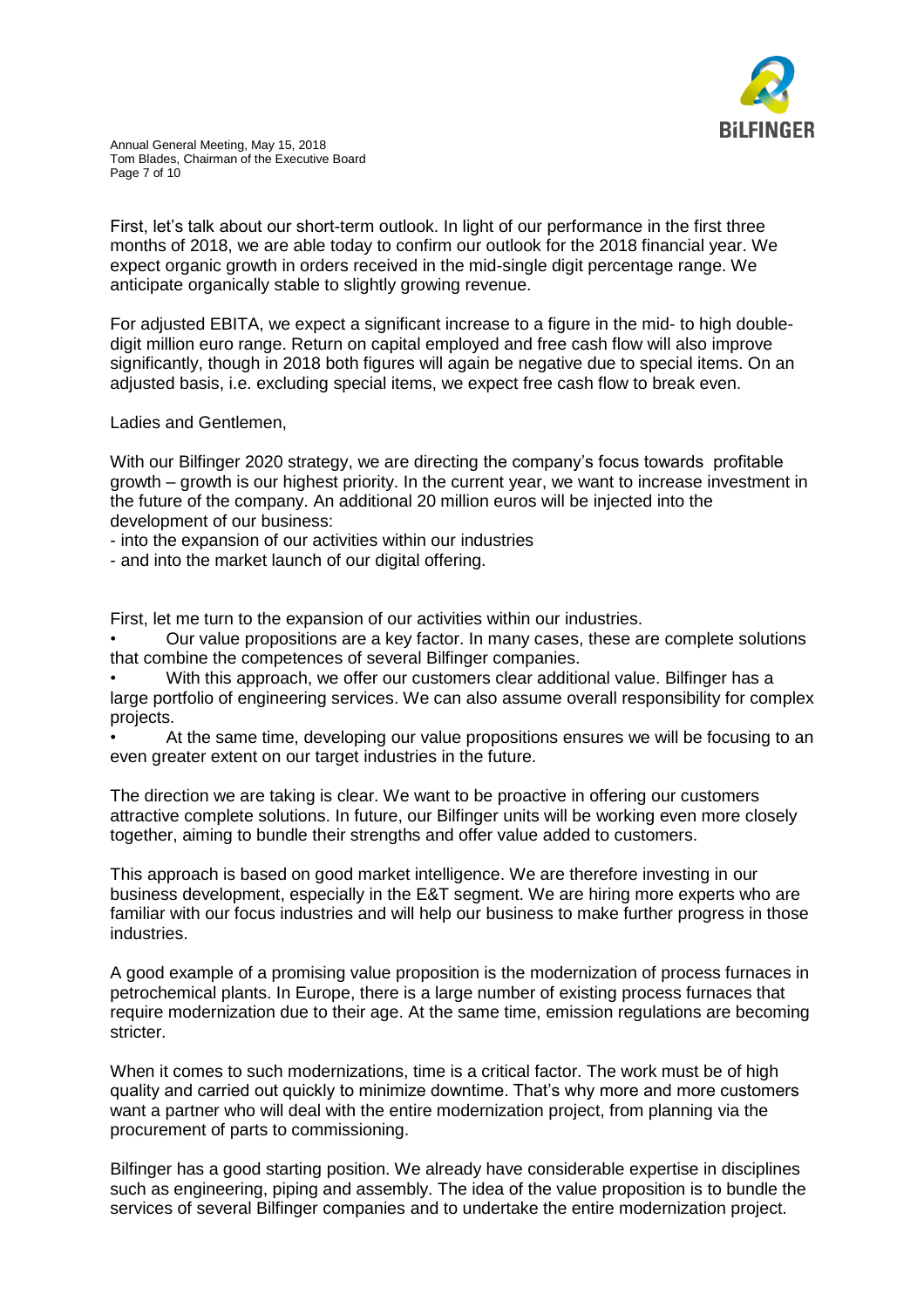

This reduces complexity for the customer and we generate higher revenue by delivering more services. Of course, effective risk management is a fundamental prerequisite when we accept such projects – over the entire life of the project.

A second growth area is digitalization. I am convinced that the process industry is far from having exhausted the opportunities offered. We can really make a mark in this field. Bilfinger is in an excellent starting position. We are intimately familiar with the processes of our customers. We also have a strong understanding of the digitalization of those processes. That's why we see ourselves as the bridge-builder between the process industry and IT. In the past we built bridges out of cement, now we are building digital bridges!

We have this advantage and want to make use of it. That's why we are founding Bilfinger Digital Next. With our new digitalization unit, we are putting digitalization in the fast lane, enabling us to respond quickly to our customers' needs.

Of course, at the heart of all this are our products. In the current year, we will consistently invest in the ongoing development and market launch of our offering. Our solution is called BCAP. This stands for "Bilfinger Connected Asset Performance" and is targeted particularly at small and medium-sized companies, or SMEs. We are a pioneer in this field and are plugging a gap in the market.

The BCAP approach involves bringing together all the information that is relevant for the operation of a plant. BCAP combines engineering, operational and maintenance data via a cloud-based platform. This platform acts as a technical backbone and data center. Data sources include the process control system and production planning, as well as sensors that assess the condition of the plant.

Linking and analyzing these previously isolated data lakes reveals fresh insights. One important result of these analyses is the improved predictability of potential disruptions. The next step is to determine the right action to be taken. Our expertise means we are also able to offer comprehensive consulting in this field.

Our approach is also of interest to SMEs because it can be implemented quickly and costeffectively. In spring 2017, we launched a pilot project with Münzing Chemie. In the course of this project at Münzing's site in Heilbronn, we have digitalized the first plants. We are already seeing positive results. We uncovered the potential to increase Overall Equipment Effectiveness by around 10 percent.

Ladies and Gentlemen,

The Münzing example shows what we are particularly good at: increasing the efficiency of our customers' plants. But good companies also keep an eye on their own efficiency. So our second priority is to drive forward continuous improvement at Bilfinger. Our framework for this is BTOP.

Essentially, the BTOP program addresses the same issue we deal with every day at our customers: ensuring greater efficiency. With BTOP, we are now doing the same within our own company. The approach is identical. When we're at our customers, we start by analyzing their maintenance. Then we use the results of this analysis and come up with a plan. On the basis of this plan, we optimize costs and increase the productivity of the plants.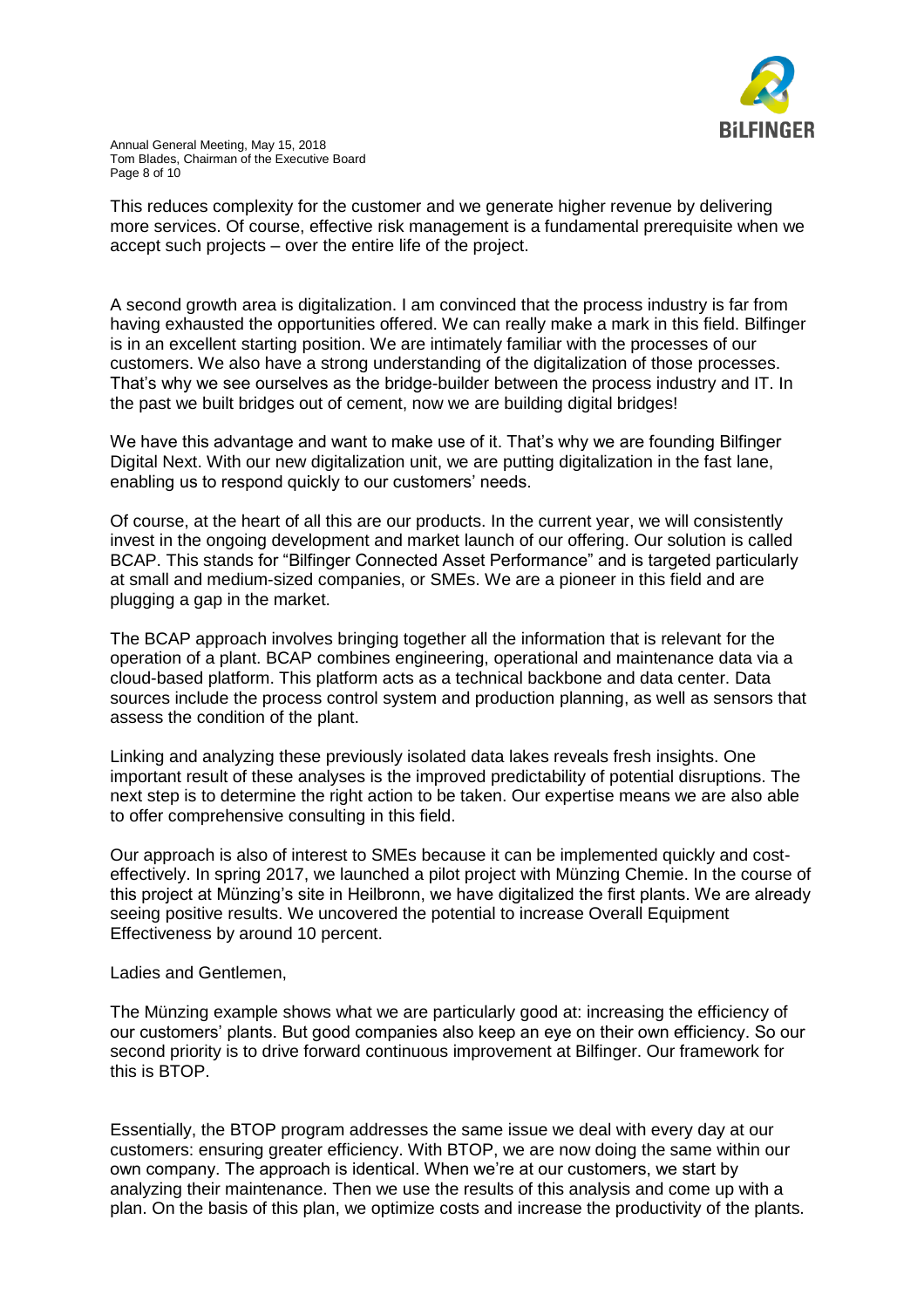

Progress is continuously documented, making it possible to verify whether we keep our promises.

With BTOP, the process also starts with the identification of potential for improvement. We then evaluate the contribution an improvement measure could make. Subsequently, we draw up a clear implementation plan that also includes targets. We also continuously document progress during the implementation phase. This ensures transparency and commitment.

Improvement programs such as BTOP include major projects across several departments. But equally important are the many small-scale initiatives and improvement suggestions which come from our employees. Appropriate attitudes in the workforce are therefore the prerequisite of BTOP's success. That's how continuous improvement reveals its true power.

## Ladies and Gentlemen,

Growth and efficiency are essential factors as we move forward. At the same time, to be successful, we must also be able to manage potential project risks. That was the lesson learned from the risk provision for legacy projects. Therefore, the management of project risks is our third priority.

This applies particularly to our E&T business. We now have robust standards and requirements that are mandatory for all projects. The project managers in the segment also engage in networking, exchanging ideas and sharing experiences on a regular basis.

It is paramount that risks are made transparent and objectively evaluated before the submission of offers. Against this background, we now evaluate project offers starting from a certain size according to different risk categories. The risks must also bear a reasonable relationship to the expected margin.

Rigorous risk management is also essential during the implementation of a project. We have forcefully tackled this issue. Now, once again, we are able to accept larger orders.

Ladies and Gentlemen,

Our 2020 strategy also includes mid-term targets. Over the past year, we have laid the foundations. Based on our revenue in the 2017 financial year, we want to achieve average annual organic growth of at least 5 percent until 2020. At the same time, we are seeking to achieve an adjusted EBITA margin of around 5 percent in 2020.

We are confident we will achieve these targets. To underline our confidence, we are today again proposing a dividend of 1.00 euro per share. This amount remains our dividend floor – until our results allow us to pay a higher dividend per share. Then we want to distribute 40 to 60 percent of our adjusted net profit.

In addition, we started our share buyback program of up to 150 million euros in September 2017. Under this program, we can buy back a maximum of 10 percent of share capital. By close of trade on May 9, 2018, we had acquired more than 2.2 million shares at an average price of 36.98 euros per share. This represents just over 5 percent of share capital.